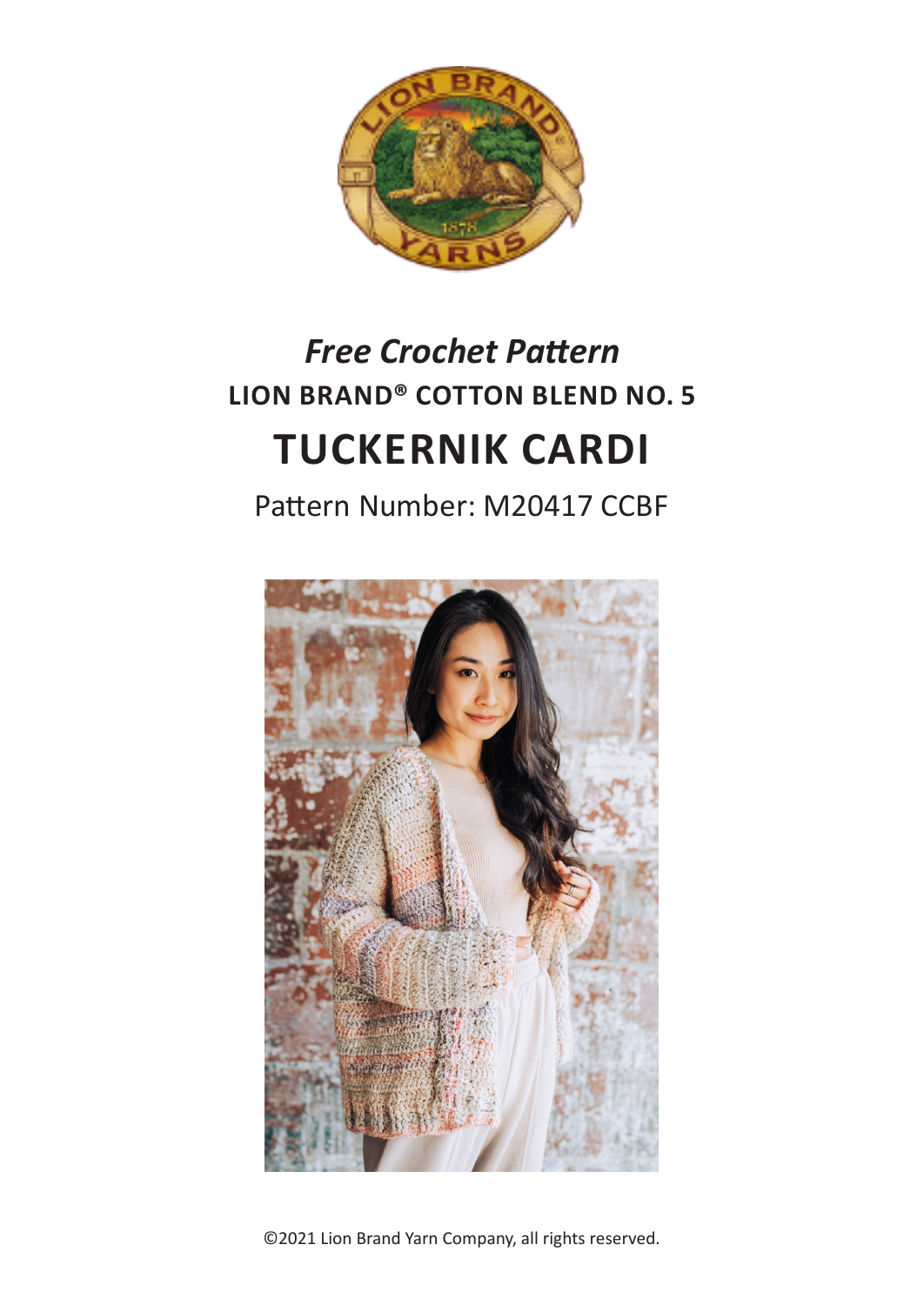# **SKILL LEVEL –** EASY

## **SIZES**

**Finished Bust** About 54 in. (137 cm), including front bands, buttoned **Finished Length** About 24 in. (61 cm)

## **MATERIALS**

- LION BRAND® COTTON BLEND NO.5 (Art. #767) #602 Keystone 10 balls
- LION BRAND® crochet hook size J-10 (6 mm)
- LION BRAND® large-eyed blunt needle

# **GAUGE**

11 dc = about 4 in. (10 cm); 7 rows = about 4  $1/4$  in. (11 cm). BE SURE TO CHECK YOUR GAUGE.

# **STITCH EXPLANATIONS**

**BPDC (back post double crochet)** Yarn over, insert hook from back to front then to back, going around post of indicated st, draw up a loop, (yarn over and draw through 2 loops on hook) twice. Skip st in front of the BPDC.

**dc2tog (dc 2 sts together)** (Yarn over, insert hook in next st and draw up a loop, yarn over and draw through 2 loops) twice, yarn over and draw through all 3 loops on hook – 1 st decreased.

**dc-blo (double crochet in back loop only)** Yarn over, insert hook in back loop only of indicated st and draw up a loop, (yarn over and draw through all 2 loops on hook) twice.

**dc-flo (double crochet in front loop only)** Yarn over, insert hook in front loop only of indicated st and draw up a loop, (yarn over and draw through all 2 loops on hook) twice.

**FPDC (front post double crochet)** Yarn over, insert hook from front to back then to front, going around post of indicated st, draw up a loop, (yarn over and draw through 2 loops on hook) twice. Skip st behind the FPDC.

## **NOTES**

- 1. Cardi is made in 3 pieces: Body and 2 Sleeves.
- 2. Each piece is worked back and forth in rows from lower edge upwards.
- 3. Body is worked up to underarms then piece is divided and fronts and back are worked separately to shoulders

For thousands of free patterns, visit our website www.LionBrand.com

To order visit our website www.lionbrand.com or call: (800) 258-YARN (9276) any time!

Copyright ©1998-2021 Lion Brand Yarn Company, all rights reserved. No pattern or other material may be reproduced -- mechanically,



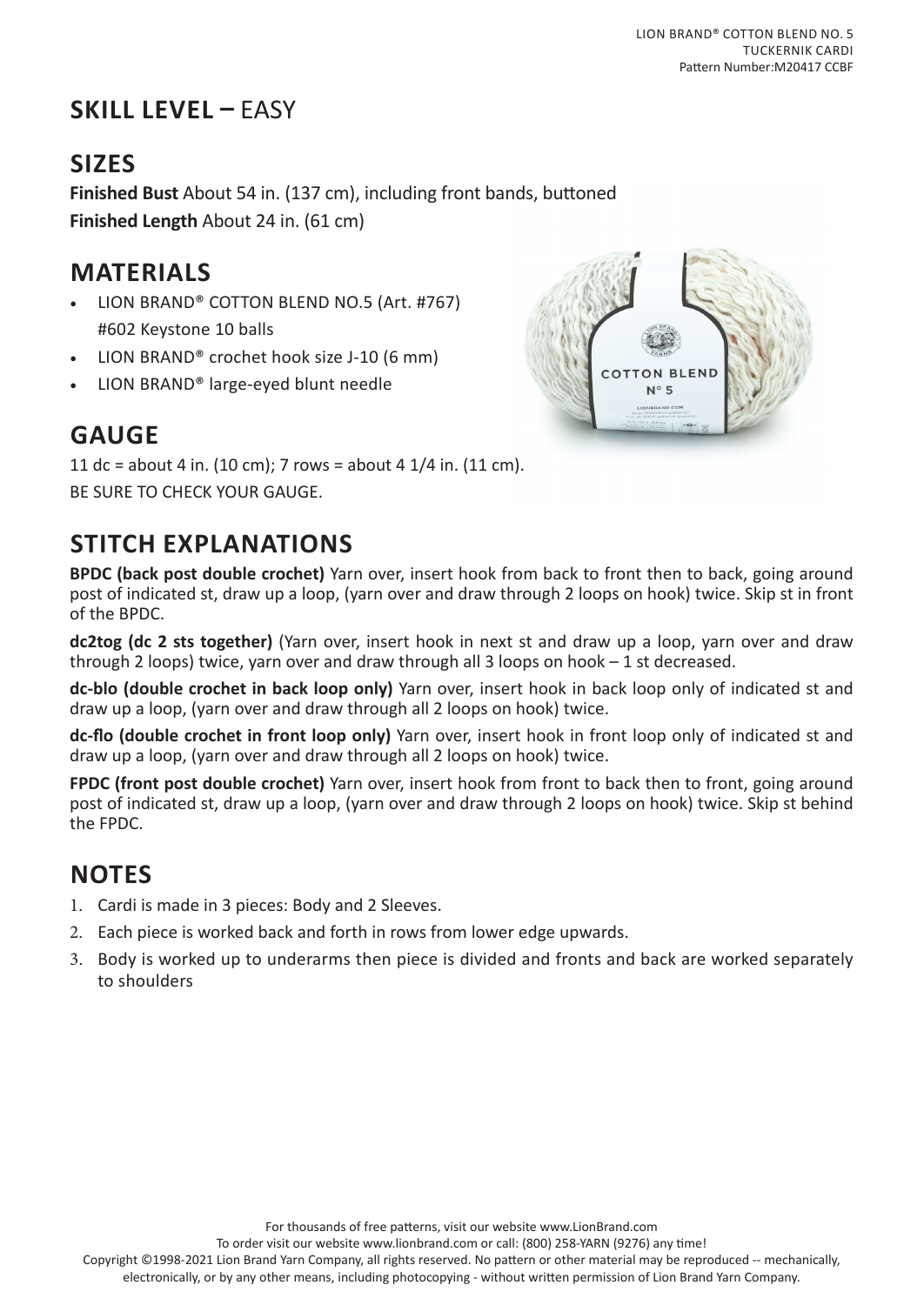## **BODY**

Ch 155.

#### *Lower Ribbing*

**Row 1 (RS):** Dc in 4th ch from hook (3 skipped ch count as first dc) and in each ch across – you will have 153 dc in this row.

**Row 2:** Ch 3 (counts as dc in this row and in all following rows), turn, sk first st, dc-flo in next 2 sts, \*BPDC around each of next 3 sts, dc-flo in next 3 sts; rep from \* across, working last dc in top of beg ch-3 – 153 sts (consisting of twenty-six 3-dc groups and twenty five 3-BPDC groups).

**Row 3:** Ch 3, turn, sk first st, dc-blo in next 2 sts, \*FPDC around each of next 3 sts, dc-blo in next 3 sts; rep from \* across, working last dc in top of beg ch-3.

**Row 4:** Rep Row 2.

#### *Body*

**Row 1 (RS):** Ch 3, turn, sk first st, dc in next 15 sts, (dc2tog, dc in next 10 sts) 10 times, dc2tog, dc in each st across, working last dc in top of beg  $ch-3 - 142$  dc.

**Row 2:** Ch 3, turn, sk first st, dc in each st across, working last dc in top of beg ch-3.

Rep Row 2 until piece measures about 11 in. (28 cm) from beg, end with a WS row as the last row you work.

#### *Shape V-Neck*

**Row 1 (RS):** Ch 3, turn, sk first st, dc2tog, dc in each st to last 3 sts, dc2tog, dc in top of beg ch-3 – 140 dc. **Row 2:** Ch 3, turn, sk first st, dc in each st across, working last st in top of beg ch-3.

**Rows 3 and 4:** Rep Rows 1 and 2 – 138 dc in Row 3.

#### *Right Front*

**Row 1 (RS):** Ch 3, turn, sk first st, dc2tog, dc in next 30 sts; leave rem sts unworked for back and left front – 32 dc for right front.

**Row 2:** Ch 3, turn, sk first st, dc2tog, dc in each st across, working last dc in top of beg ch-3 – 31 dc.

**Row 3:** Ch 3, turn, sk first st, dc2tog, dc in each st across, working last dc in top of beg ch-3 – 30 dc.

**Row 4:** Ch 3, turn, sk first st, dc in each st across, working last dc in top of beg ch-3.

**Rows 5-14:** Rep Rows 3 and 4 for 5 more times – 25 dc in Row 13.

#### *Shape Right Shoulder*

**Row 1 (RS):** Ch 3, turn, sk first st, dc2tog, dc in each st to last 6 sts; leave rem sts unworked – 18 dc.

**Row 2:** Ch 1, turn, sl st in first 6 sts, ch 2 (does not count as a st), dc in each st across, working last dc in top of beg  $ch-3-12$  dc.

**Row 3:** Ch 3, turn, sk first st, dc2tog, dc in each st to last 6 dc; leave rem sts unworked – 5 dc.

Fasten off.

To order visit our website www.lionbrand.com or call: (800) 258-YARN (9276) any time!

Copyright ©1998-2021 Lion Brand Yarn Company, all rights reserved. No pattern or other material may be reproduced -- mechanically, electronically, or by any other means, including photocopying - without written permission of Lion Brand Yarn Company.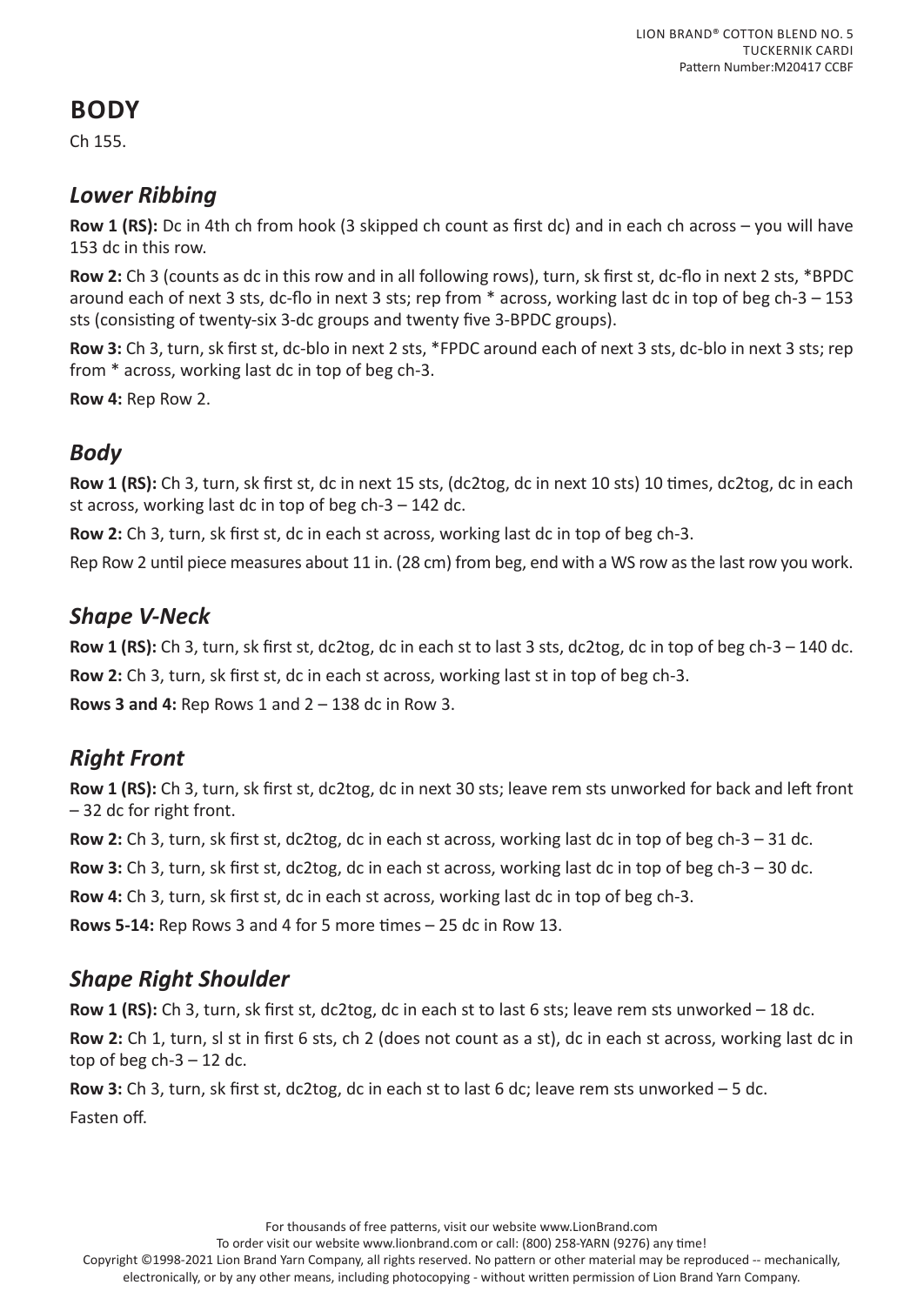#### *Back*

From RS, sk first 2 unworked sts following end of Row 1 of right front, join yarn with sl st in next st. **Row 1 (RS):** Ch 3, sk same st as joining sl st, dc in next 67 sts; leave rem sts unworked for left front – 68 dc. **Row 2:** Ch 3, turn, sk first st, dc2tog, dc in each st across to last 3 sts, dc2tog, dc in top of beg ch-3 – 66 dc. **Rows 3-14:** Ch 3, turn, sk first st, dc in each st across, working last dc in top of beg ch-3..

#### *Shape Back Shoulders*

**Rows 1-3:** Ch 1, turn, sl st in first 6 sts, ch 2 (does not count as a st), dc in each st to last 6 dc; leave rem sts unworked – 30 dc in Row 3.

Fasten off.

## *Left Front*

From RS, sk first 2 unworked sts following end of Row 1 of back, join yarn with sl st in next st. **Row 1 (RS):** Ch 3, sk same st as joining sl st, dc in each st to last 3 sts, dc2tog, dc in top of beg ch-3 – 32 dc. **Row 2:** Ch 3, turn, sk first st, dc in each st to last 3 sts, dc2tog, dc in top of beg ch-3 – 31 dc. **Row 3:** Ch 3, turn, sk first st, dc in each st to last 3 sts, dc2tog, dc in top of beg ch-3 – 30 dc. **Row 4:** Ch 3, turn, sk first st, dc in each st across, working last dc in top of beg ch-3. **Rows 5-14:** Rep Rows 3 and 4 for 5 more times – 25 dc in Row 13.

#### *Shape Left Shoulder*

**Row 1 (RS):** Ch 1, turn, sl st in first 6 sts, ch 2 (does not count as a st), dc in each st to last 3 sts, dc2tog, dc in top of beg  $ch-3-18$  dc.

**Row 2:** Ch 3, turn, sk first st, dc in each st to last 6 dc; leave rem sts unworked – 12 dc.

**Row 3:** Ch 1, turn, sl st in first 6 sts, ch 2 (does not count as a st), dc in each st to last 3 dc, dc2tog, dc in top of beg  $ch-3-5$  dc.

Fasten off.

#### **SLEEVES (make 2)**

Ch 29.

### *Cuff Ribbing*

**Row 1 (RS):** Dc in 4th ch from hook (3 skipped ch count as first dc) and in each ch across – 27 dc.

**Row 2:** Ch 3 (counts as dc in this row and in all following rows), turn, sk first st, dc-flo in next 2 sts, \*BPDC around each of next 3 sts, dc-flo in next 3 sts; rep from \* across, working last dc in top of beg ch-3 – 27 sts (consisting of five 3-dc groups and four 3-BPDC groups).

**Row 3:** Ch 3, turn, sk first st, dc-blo in next 2 sts, \*FPDC around each of next 3 sts, dc-blo in next 3 sts; rep from \* across, working last dc in top of beg ch-3.

**Row 4:** Rep Row 2.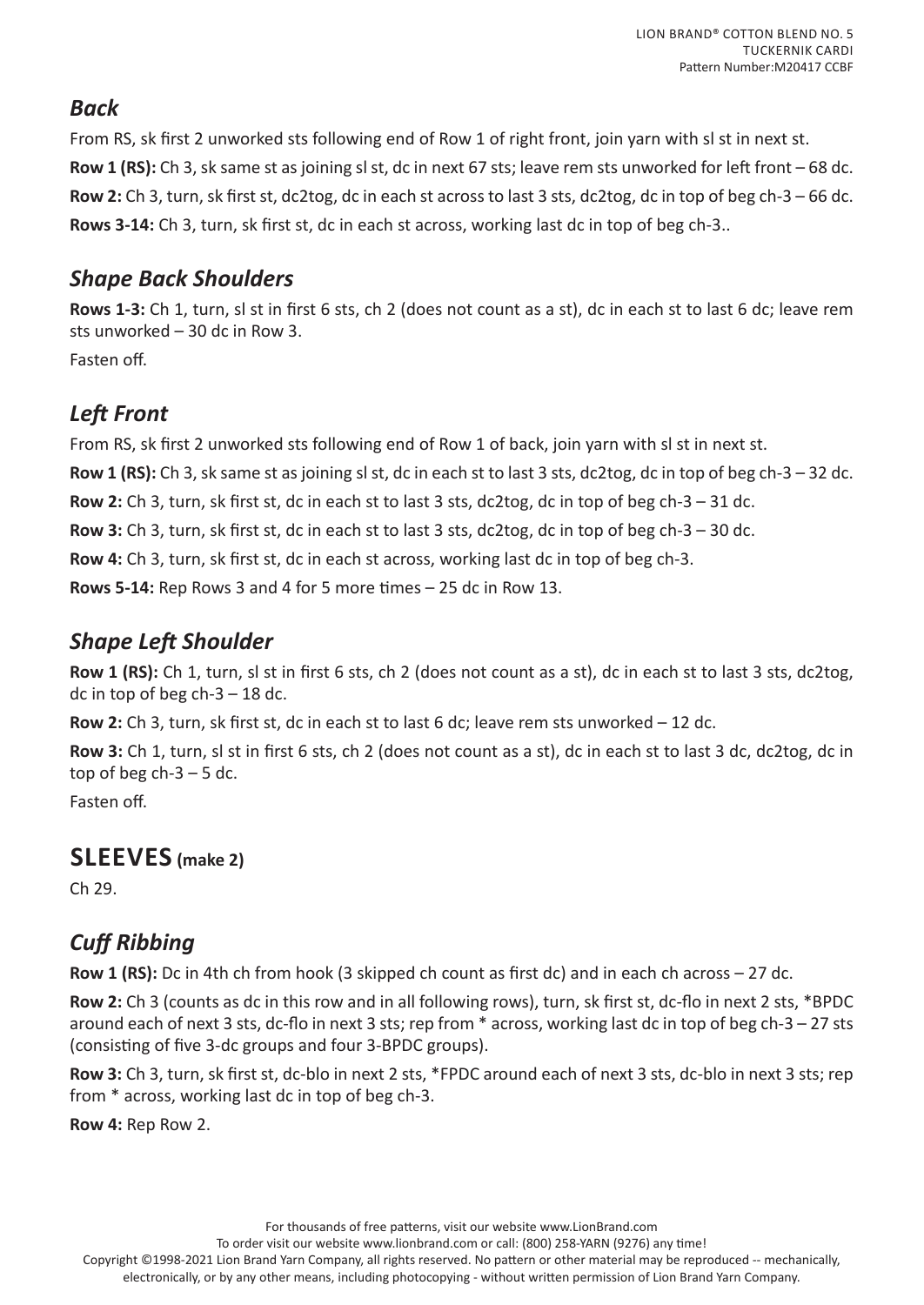#### *Shape Sleeve*

**Row 1 (RS):** Ch 3, turn, sk first st, dc in next 2 sts, 2 dc in next st, (dc in next 4 sts, 2 dc in next st) 4 times, dc in each st across, working last dc in top of beg  $ch-3 - 32$  dc.

**Rows 2-4:** Ch 3, turn, sk first st, dc in each st across, working last dc in top of beg ch-3.

**Row 5 (Increase Row):** Ch 3, turn, dc in first st (increase made), dc in each st to beg ch-3, 2 dc in top of beg  $ch-3 - 34$  dc.

Rep Rows 2-5 for 3 more times – 40 dc when all increases have been completed.

**Next Row:** Ch 3, turn, dc in each st across, working last dc in top of beg ch-3.

Rep last row until piece measures about 16 in. (40.5 cm) from beg, end with a WS row as the last row you work.

## *Shape Cap (Top of Sleeve)*

**Row 1 (RS):** Ch 1, turn, sl st in first 5 sts, ch 2 (does not count as a st), dc in each st to last 5 sts; leave rem sts unworked – 30 dc.

**Rows 2 and 3:** Ch 1, turn, sl st in first 5 sts, dc in each st to last 5 dc; leave rem sts unworked – 10 dc rem in Row 3.

Fasten off.

## **FINISHING**

Sew shoulder seams.

#### *Front and Neck Band*

From RS, join yarn with sl st in lower front corner so that you are ready to work up front edge of Cardi.

**Row 1 (RS):** Work 177 dc evenly spaced up front edge, across back neck, and down next front edge to opposite lower front corner.

**Row 2:** Ch 3 (counts as dc in this row and in all following rows), turn, sk first st, dc-flo in next 2 sts, \*BPDC around each of next 3 sts, dc-flo in next 3 sts; rep from \* across, working last dc in top of beg ch-3 – 177 sts (consisting of thirty 3-dc groups and twenty nine 3-BPDC groups).

**Row 3:** Ch 3, turn, sk first st, dc-blo in next 2 sts, \*FPDC around each of next 3 sts, dc-blo in next 3 sts; rep from \* across, working last dc in top of beg ch-3.

Row 4: Rep Row 2.

Fasten off.

Sew Sleeve seams. Sew in Sleeves.

Weave in ends.

For thousands of free patterns, visit our website www.LionBrand.com

To order visit our website www.lionbrand.com or call: (800) 258-YARN (9276) any time!

Copyright ©1998-2021 Lion Brand Yarn Company, all rights reserved. No pattern or other material may be reproduced -- mechanically, electronically, or by any other means, including photocopying - without written permission of Lion Brand Yarn Company.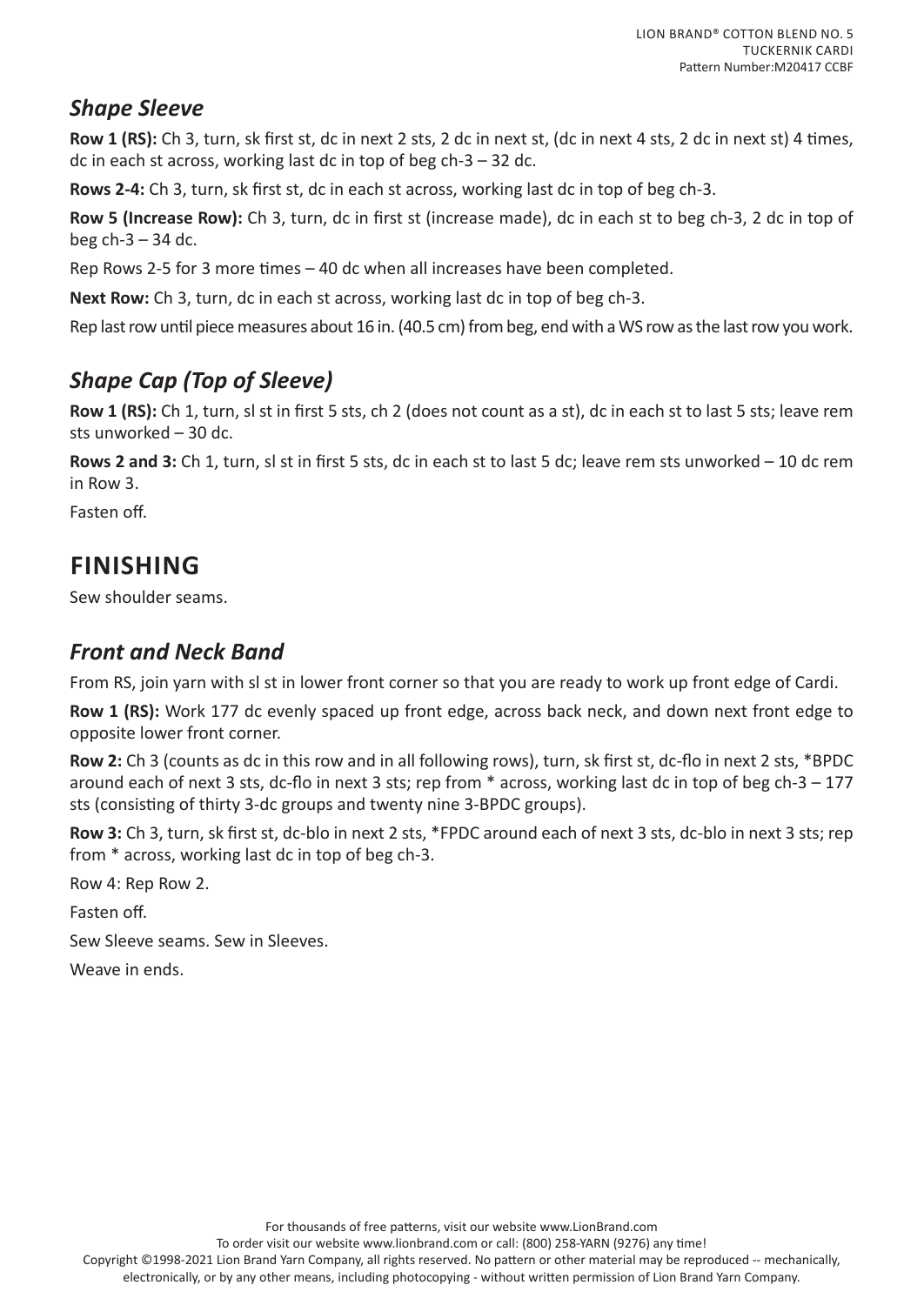## **ABBREVIATIONS**

**beg =** begin(ning)(s)

**ch =** chain

- **dc =** double crochet
- **rem =** remaining
- **rep =** repeat
- **RS =** right side

**sk =** skip

**sl st =** slip stitch

**st(s) =** stitch(es)

**tog =** together

**WS =** wrong side

*Every effort has been made to produce accurate and complete instructions. We cannot be responsible for variance of individual knitters or crocheters, human error, or typographical mistakes. ©2021 Lion Brand Yarn Company, all rights reserved.*

For thousands of free patterns, visit our website www.LionBrand.com To order visit our website www.lionbrand.com or call: (800) 258-YARN (9276) any time! Copyright ©1998-2021 Lion Brand Yarn Company, all rights reserved. No pattern or other material may be reproduced -- mechanically, electronically, or by any other means, including photocopying - without written permission of Lion Brand Yarn Company.